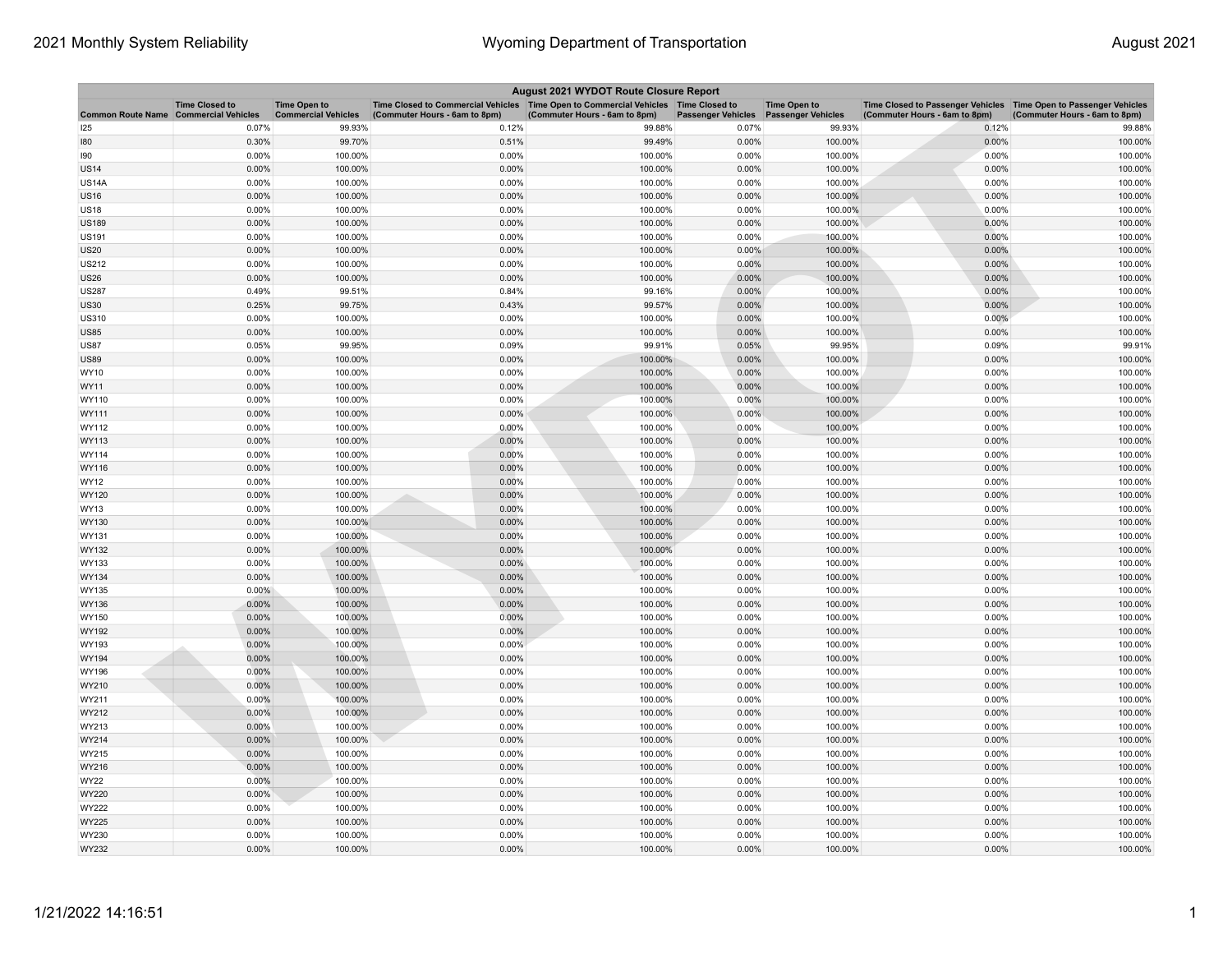| August 2021 WYDOT Route Closure Report |                                                     |                                                   |                                                                                                                         |                               |                           |                                                  |                                                                                                      |                               |  |
|----------------------------------------|-----------------------------------------------------|---------------------------------------------------|-------------------------------------------------------------------------------------------------------------------------|-------------------------------|---------------------------|--------------------------------------------------|------------------------------------------------------------------------------------------------------|-------------------------------|--|
| <b>Common Route Name</b>               | <b>Time Closed to</b><br><b>Commercial Vehicles</b> | <b>Time Open to</b><br><b>Commercial Vehicles</b> | Time Closed to Commercial Vehicles   Time Open to Commercial Vehicles   Time Closed to<br>(Commuter Hours - 6am to 8pm) | (Commuter Hours - 6am to 8pm) | <b>Passenger Vehicles</b> | <b>Time Open to</b><br><b>Passenger Vehicles</b> | Time Closed to Passenger Vehicles   Time Open to Passenger Vehicles<br>(Commuter Hours - 6am to 8pm) | (Commuter Hours - 6am to 8pm) |  |
| WY233                                  | 0.00%                                               | 100.00%                                           | 0.00%                                                                                                                   | 100.00%                       | 0.00%                     | 100.00%                                          | 0.00%                                                                                                | 100.00%                       |  |
| WY235                                  | 0.00%                                               | 100.00%                                           | 0.00%                                                                                                                   | 100.00%                       | 0.00%                     | 100.00%                                          | 0.00%                                                                                                | 100.00%                       |  |
| WY236                                  | 0.00%                                               | 100.00%                                           | 0.00%                                                                                                                   | 100.00%                       | 0.00%                     | 100.00%                                          | 0.00%                                                                                                | 100.00%                       |  |
| WY237                                  | 0.00%                                               | 100.00%                                           | 0.00%                                                                                                                   | 100.00%                       | 0.00%                     | 100.00%                                          | 0.00%                                                                                                | 100.00%                       |  |
| WY238                                  | 0.00%                                               | 100.00%                                           | 0.00%                                                                                                                   | 100.00%                       | 0.00%                     | 100.00%                                          | 0.00%                                                                                                | 100.00%                       |  |
| WY239                                  | 0.00%                                               | 100.00%                                           | 0.00%                                                                                                                   | 100.00%                       | 0.00%                     | 100.00%                                          | 0.00%                                                                                                | 100.00%                       |  |
| WY24                                   | 0.00%                                               | 100.00%                                           | 0.00%                                                                                                                   | 100.00%                       | 0.00%                     | 100.00%                                          | 0.00%                                                                                                | 100.00%                       |  |
| WY240                                  | 0.00%                                               | 100.00%                                           | 0.00%                                                                                                                   | 100.00%                       | 0.00%                     | 100.00%                                          | 0.00%                                                                                                | 100.00%                       |  |
| WY251                                  | 0.00%                                               | 100.00%                                           | 0.00%                                                                                                                   | 100.00%                       | 0.00%                     | 100.00%                                          | 0.00%                                                                                                | 100.00%                       |  |
| WY257                                  | 0.00%                                               | 100.00%                                           | 0.00%                                                                                                                   | 100.00%                       | 0.00%                     | 100.00%                                          | 0.00%                                                                                                | 100.00%                       |  |
| WY258                                  | 0.13%                                               | 99.87%                                            | 0.22%                                                                                                                   | 99.78%                        | 0.00%                     | 100.00%                                          | 0.00%                                                                                                | 100.00%                       |  |
| WY259                                  | 0.00%                                               | 100.00%                                           | 0.00%                                                                                                                   | 100.00%                       | 0.00%                     | 100.00%                                          | 0.00%                                                                                                | 100.00%                       |  |
| WY270                                  | 0.00%                                               | 100.00%                                           | 0.00%                                                                                                                   | 100.00%                       | 0.00%                     | 100.00%                                          | 0.00%                                                                                                | 100.00%                       |  |
| WY28                                   | 0.00%                                               | 100.00%                                           | 0.00%                                                                                                                   | 100.00%                       | 0.00%                     | 100.00%                                          | 0.00%                                                                                                | 100.00%                       |  |
| WY296                                  | 0.00%                                               | 100.00%                                           | 0.00%                                                                                                                   | 100.00%                       | 0.00%                     | 100.00%                                          | 0.00%                                                                                                | 100.00%                       |  |
| WY313                                  | 0.00%                                               | 100.00%                                           | 0.00%                                                                                                                   | 100.00%                       | 0.00%                     | 100.00%                                          | 0.00%                                                                                                | 100.00%                       |  |
| WY320                                  | 0.00%                                               | 100.00%                                           | 0.00%                                                                                                                   | 100.00%                       | 0.00%                     | 100.00%                                          | 0.00%                                                                                                | 100.00%                       |  |
| WY321                                  | 0.00%                                               | 100.00%                                           | 0.00%                                                                                                                   | 100.00%                       | 0.00%                     | 100.00%                                          | 0.00%                                                                                                | 100.00%                       |  |
| WY331                                  | 0.00%                                               | 100.00%                                           | 0.00%                                                                                                                   | 100.00%                       | 0.00%                     | 100.00%                                          | 0.00%                                                                                                | 100.00%                       |  |
| WY335                                  | 0.00%                                               | 100.00%                                           | 0.00%                                                                                                                   | 100.00%                       | 0.00%                     | 100.00%                                          | 0.00%                                                                                                | 100.00%                       |  |
| WY336                                  | 0.00%                                               | 100.00%                                           | 0.00%                                                                                                                   | 100.00%                       | 0.00%                     | 100.00%                                          | 0.00%                                                                                                | 100.00%                       |  |
| WY338                                  | 0.00%                                               | 100.00%                                           | 0.00%                                                                                                                   | 100.00%                       | 0.00%                     | 100.00%                                          | 0.00%                                                                                                | 100.00%                       |  |
| WY34                                   | 0.00%                                               | 100.00%                                           | 0.00%                                                                                                                   | 100.00%                       | 0.00%                     | 100.00%                                          | 0.00%                                                                                                | 100.00%                       |  |
| WY340                                  | 0.00%                                               | 100.00%                                           | 0.00%                                                                                                                   | 100.00%                       | 0.00%                     | 100.00%                                          | 0.00%                                                                                                | 100.00%                       |  |
| WY343                                  | 0.00%                                               | 100.00%                                           | 0.00%                                                                                                                   | 100.00%                       | 0.00%                     | 100.00%                                          | 0.00%                                                                                                | 100.00%                       |  |
| WY345                                  | 0.00%                                               | 100.00%                                           | 0.00%                                                                                                                   | 100.00%                       | 0.00%                     | 100.00%                                          | 0.00%                                                                                                | 100.00%                       |  |
| WY350                                  | 0.00%                                               | 100.00%                                           | 0.00%                                                                                                                   | 100.00%                       | 0.00%                     | 100.00%                                          | 0.00%                                                                                                | 100.00%                       |  |
| WY351                                  | 0.00%                                               | 100.00%                                           | 0.00%                                                                                                                   | 100.00%                       | 0.00%                     | 100.00%                                          | 0.00%                                                                                                | 100.00%                       |  |
| WY352                                  | 0.00%                                               | 100.00%                                           | 0.00%                                                                                                                   | 100.00%                       | 0.00%                     | 100.00%                                          | 0.00%                                                                                                | 100.00%                       |  |
| WY353                                  | 0.00%                                               | 100.00%                                           | 0.00%                                                                                                                   | 100.00%                       | 0.00%                     | 100.00%                                          | 0.00%                                                                                                | 100.00%                       |  |
| WY371                                  | 0.00%                                               | 100.00%                                           | 0.00%                                                                                                                   | 100.00%                       | 0.00%                     | 100.00%                                          | 0.00%                                                                                                | 100.00%                       |  |
| WY372                                  | 0.00%                                               | 100.00%                                           | 0.00%                                                                                                                   | 100.00%                       | 0.00%                     | 100.00%                                          | 0.00%                                                                                                | 100.00%                       |  |
| WY374                                  | 0.00%                                               | 100.00%                                           | 0.00%                                                                                                                   | 100.00%                       | 0.00%                     | 100.00%                                          | 0.00%                                                                                                | 100.00%                       |  |
| WY387                                  | 0.00%                                               | 100.00%                                           | 0.00%                                                                                                                   | 100.00%                       | 0.00%                     | 100.00%                                          | 0.00%                                                                                                | 100.00%                       |  |
| WY390                                  | $0.00\%$                                            | 100.00%                                           | 0.00%                                                                                                                   | 100.00%                       | 0.00%                     | 100.00%                                          | 0.00%                                                                                                | 100.00%                       |  |
| WY410                                  | 0.00%                                               | 100.00%                                           | 0.00%                                                                                                                   | 100.00%                       | 0.00%                     | 100.00%                                          | 0.00%                                                                                                | 100.00%                       |  |
| WY411                                  | 0.00%                                               | 100.00%                                           | 0.00%                                                                                                                   | 100.00%                       | 0.00%                     | 100.00%                                          | 0.00%                                                                                                | 100.00%                       |  |
| WY412                                  | 0.00%                                               | 100.00%                                           | 0.00%                                                                                                                   | 100.00%                       | 0.00%                     | 100.00%                                          | 0.00%                                                                                                | 100.00%                       |  |
| WY414                                  | 0.00%                                               | 100.00%                                           | 0.00%                                                                                                                   | 100.00%                       | 0.00%                     | 100.00%                                          | 0.00%                                                                                                | 100.00%                       |  |
| WY430                                  | 0.00%                                               | 100.00%                                           | 0.00%                                                                                                                   | 100.00%                       | 0.00%                     | 100.00%                                          | 0.00%                                                                                                | 100.00%                       |  |
| WY431                                  | 0.00%                                               | 100.00%                                           | 0.00%                                                                                                                   | 100.00%                       | 0.00%                     | 100.00%                                          | 0.00%                                                                                                | 100.00%                       |  |
| WY450                                  | 0.00%                                               | 100.00%                                           | 0.00%                                                                                                                   | 100.00%                       | 0.00%                     | 100.00%                                          | 0.00%                                                                                                | 100.00%                       |  |
| WY487                                  | 0.00%                                               | 100.00%                                           | 0.00%                                                                                                                   | 100.00%                       | 0.00%                     | 100.00%                                          | 0.00%                                                                                                | 100.00%                       |  |
| WY50                                   | 0.00%                                               | 100.00%                                           | 0.00%                                                                                                                   | 100.00%                       | 0.00%                     | 100.00%                                          | 0.00%                                                                                                | 100.00%                       |  |
| WY51                                   | 0.00%                                               | 100.00%                                           | 0.00%                                                                                                                   | 100.00%                       | 0.00%                     | 100.00%                                          | 0.00%                                                                                                | 100.00%                       |  |
| WY530                                  | 0.00%                                               | 100.00%                                           | 0.00%                                                                                                                   | 100.00%                       | 0.00%                     | 100.00%                                          | 0.00%                                                                                                | 100.00%                       |  |
| WY585                                  | 0.00%                                               | 100.00%                                           | 0.00%                                                                                                                   | 100.00%                       | 0.00%                     | 100.00%                                          | 0.00%                                                                                                | 100.00%                       |  |
| WY59                                   | 0.00%                                               | 100.00%                                           | 0.00%                                                                                                                   | 100.00%                       | 0.00%                     | 100.00%                                          | 0.00%                                                                                                | 100.00%                       |  |
| WY70                                   | 0.00%                                               | 100.00%                                           | 0.00%                                                                                                                   | 100.00%                       | 0.00%                     | 100.00%                                          | 0.00%                                                                                                | 100.00%                       |  |
| WY71                                   | 0.00%                                               | 100.00%                                           | 0.00%                                                                                                                   | 100.00%                       | 0.00%                     | 100.00%                                          | 0.00%                                                                                                | 100.00%                       |  |
| WY72                                   | 0.00%                                               | 100.00%                                           | 0.00%                                                                                                                   | 100.00%                       | 0.00%                     | 100.00%                                          | 0.00%                                                                                                | 100.00%                       |  |
| <b>WY77</b>                            | 0.00%                                               | 100.00%                                           | 0.00%                                                                                                                   | 100.00%                       | 0.00%                     | 100.00%                                          | 0.00%                                                                                                | 100.00%                       |  |
| WY789                                  | 0.00%                                               | 100.00%                                           | 0.00%                                                                                                                   | 100.00%                       | 0.00%                     | 100.00%                                          | 0.00%                                                                                                | 100.00%                       |  |
| WY89                                   | 0.00%                                               | 100.00%                                           | 0.00%                                                                                                                   | 100.00%                       | 0.00%                     | 100.00%                                          | 0.00%                                                                                                | 100.00%                       |  |